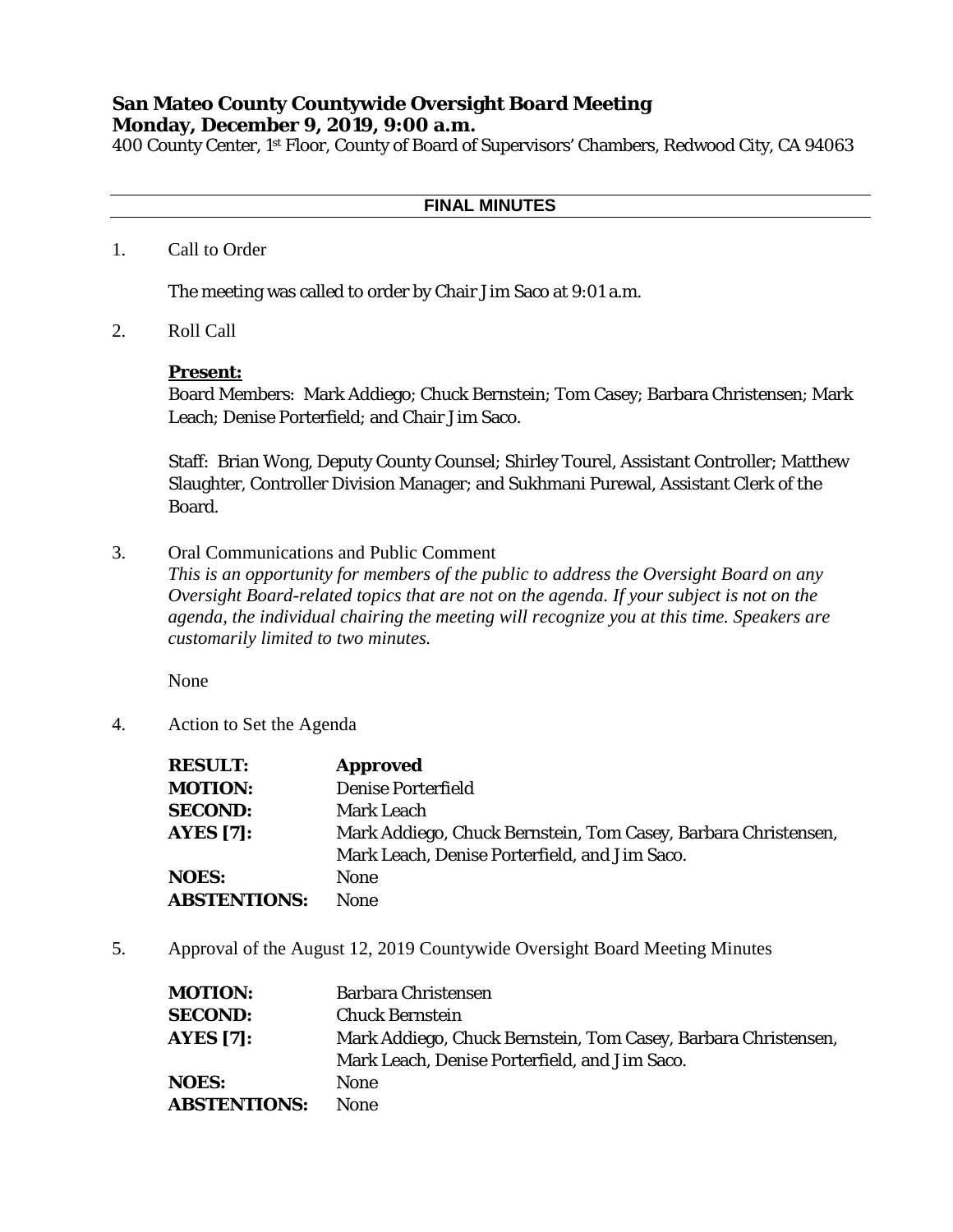6. Adopt a Resolution Approving the Final Sale Price of \$1,250,000 As Set Forth in the Purchase and Sale Agreement for the Disposition of 323 Miller Avenue

## **Speakers:**

Ms. Nell Sealander, Deputy Director of Economic & Community Development Mr. Alex Greenwood, Director of Economic & Community Development Mr. Matthew Slaughter, Controller Division Manager Mr. Brian Wong, Deputy County Counsel

Board went into recess at 9:48 a.m.

Meeting resumed at 10:12 a.m.

Resolution was updated to include additional "Whereas" clauses and resolution language, which were read into the record:

**WHEREAS**, the approved LRPMP designated 323 Miller Avenue, County Assessor's Parcel Number 012-312-070, for governmental/public use, and, if sold for non-governmental/nonpublic use, the proceeds of the sale to be distributed to the taxing entities; and

**WHEREAS**, the City Council of South San Francisco reviewed and approved the unsolicited Letter of Interest from United Food and Commercial Workers Union Local 5 ("Buyer"), expressing interest in purchasing a vacant, unimproved commercial condominium space partially located on the parcel 012-312-070 (the "Property") for \$1,250,000 at their closed session meeting on February 13, 2019; and

**WHEREAS**, staff has determined that the current appraised value of the Property is consistent with the original Appraisal Report, dated November 2019.

**NOW, THEREFORE, BE IT RESOLVED** that the San Mateo County Countywide Oversight Board does hereby resolve as follows:

4. Of the final sale price, the taxing entities will receive a portion of the net unrestricted sales proceeds, up to \$352,250, in exchange for their interest in the property.

| <b>RESULT:</b>      | <b>Approved (Resolution No. 2019-13)</b>                       |
|---------------------|----------------------------------------------------------------|
| <b>MOTION:</b>      | <b>Tom Casey</b>                                               |
| <b>SECOND:</b>      | <b>Barbara Christensen</b>                                     |
| <b>AYES</b> [7]:    | Mark Addiego, Chuck Bernstein, Tom Casey, Barbara Christensen, |
|                     | Mark Leach, Denise Porterfield, and Jim Saco.                  |
| <b>NOES:</b>        | <b>None</b>                                                    |
| <b>ABSTENTIONS:</b> | <b>None</b>                                                    |

7. Oversight Board Staff Update

Ms. Shirley Tourel, Assistant Controller talked about future items that will be coming to the Board. At the January 13, 2020 Board meeting there will be 6 annual ROPS for approval